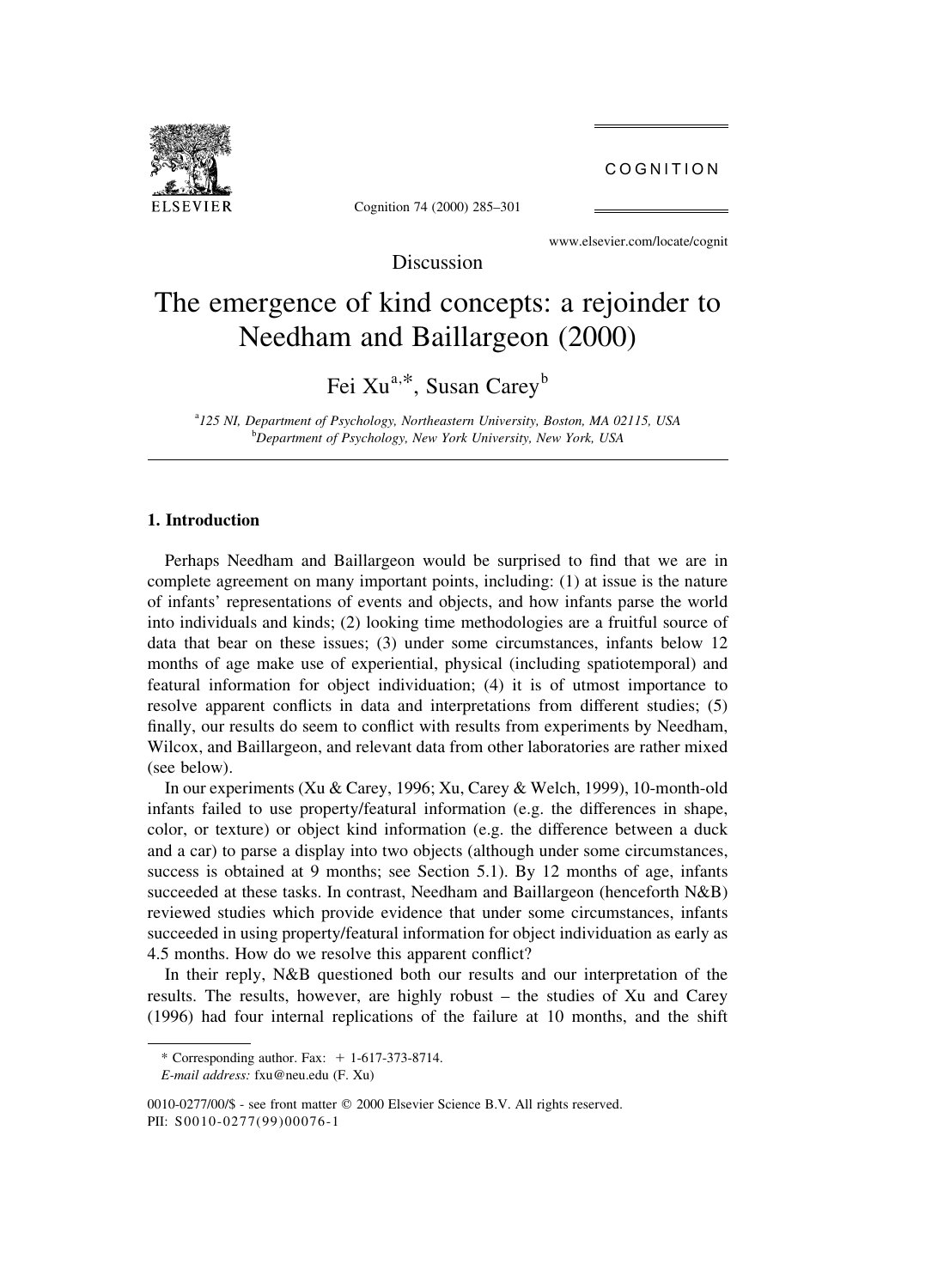between 10 and 12 months has been replicated by Wilcox and Baillargeon (1998a). Similarly, Xu et al. (1999) had three internal replications of the failure at 10 months. (See also Sections 2.1 and 3.2 below for additional evidence.)

Our working hypothesis is that one major source of the change from 10 to 12 months is the emergence of genuine kind concepts, e.g. duck, car, cup. Furthermore, we suggest that our tasks require access to symbols for kinds, whereas the tasks of Needham, Wilcox, and Baillargeon do not.

N&B doubted our working hypothesis on several grounds. First, they pointed out, correctly, that we have not provided evidence that success at 12 months was based on kind representations rather than property representations. Second, they suggested that some of our findings may be artifactual, and more generally, they suggested that the information-processing demands of our tasks, which are greater than those of Needham, Wilcox, and Baillargeon, may have masked the infant's competence at using property or kind information for object individuation. Lastly, they provided evidence that infants as young as 4.5 months (the box/cylinder studies; Needham, 1998) and 7.5 months (the key-ring studies and the three-box studies; Needham, 1999) used experiential knowledge for object individuation. The use of experiential knowledge is taken as evidence that infants younger than 10-12 months already represent object kinds, such as box or key-ring.

In our rejoinder, we will answer the specific criticisms raised by  $N&B$ , and offer an alternative resolution of the conflicting results between the laboratories, one that is supported by additional empirical evidence.

## 2. Replies to specific criticisms

## 2.1. Property or kind representations at 12 months?

One very important theoretical and interpretative issue raised by N&B concerns the basis of success at 12 months in our studies. One possibility is that infants' success was based on kind representations  $-$  infants are drawing on kind distinctions, such as that between the kind duck and the kind ball. The other possibility is that success was based on property representations  $-$  infants are drawing on distinctions, such as that between irregular-shaped, yellow/orange, and rubbery, on the one hand, and round, white, and shiny, on the other. We explicitly draw attention to this interpretative ambiguity in our papers (Xu & Carey, 1996; Xu et al., 1999). In fact, we labeled the experimental condition 'property/kind condition' for precisely this reason.

To address this problem, we have recently completed a series of experiments with 12-month-olds (Xu, Carey & Quint, 1997). Using the paradigm of Xu and Carey (1996), infants were shown an event in which an object (e.g. a red ball) emerged from behind a screen and returned, followed by an object (e.g. a green ball) emerging from behind the screen from the other side and returned. On the test trials, infants were shown two objects (e.g. a red ball and a green ball) or just a single object (e.g. a red ball or a green ball) when the screen was removed. We found that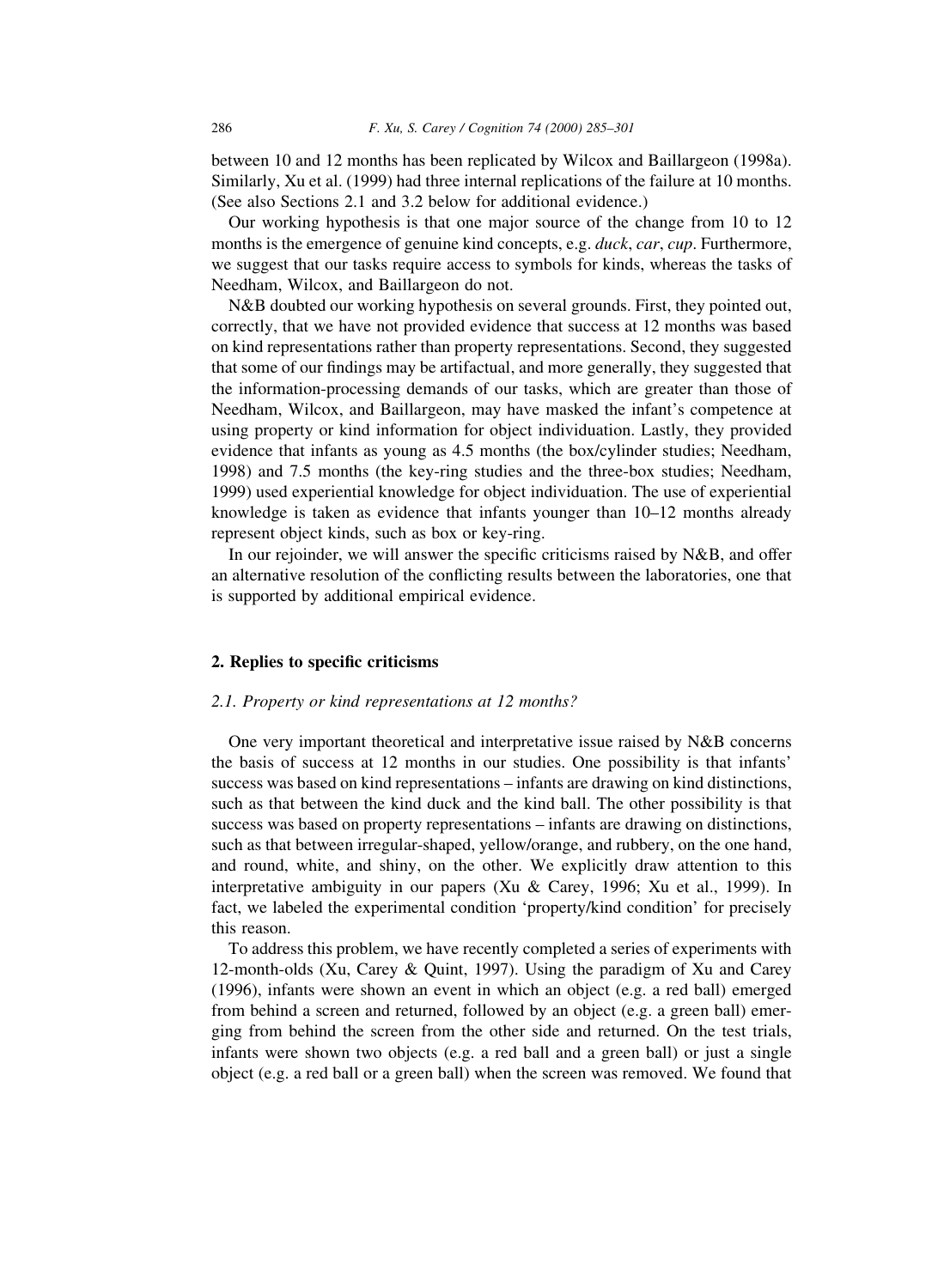even though 12-month-old infants were sensitive to the perceptual differences between the objects, these property changes (i.e. color change alone, size change alone, or the combination of the two) did not lead to successful object individuation. That is, upon seeing a red ball alternating with a green ball (or a big ball and a small ball, or a big red ball and a small green ball), the infant did not conclude that there were two distinct objects behind the screen. In the last experiment of this series, infants were shown two types of shape changes (holding color and size of objects  $constant$ ) – a within-kind shape change (e.g. a sippy cup with two handles versus a regular cup with one handle) or a cross-kind shape change (e.g. a cup and a bottle). During habituation trials, we found that the infants were equally sensitive to both types of shape change. On the test trials, however, only the infants who saw the cross-kind shape change showed evidence of successful object individuation by looking longer at the one-object, unexpected outcome than the two-object, expected outcome. These results provide preliminary evidence that kind representations (and not just property representations) underlie the success at 12 months.

## 2.2. Idiosyncratic factors determine patterns of success and failure

N&B pointed out, rightly, that factors that are idiosyncratic to any given experimental paradigm contribute to task success. One nice example they offered, and provided preliminary evidence for, is that stacked objects that share a boundary are more difficult to individuate than are the same two objects side by side (Needham, 1999). Although the source of the difficulty is still unclear, the fact that the objects in Xu et al. (1999) were stacked might have contributed to the information-processing demands of this task.

N&B also pointed out that the hand changed its action on the test trials of the static conditions, but not the movement conditions, of Xu et al. (1999). They suggested that the 10-month-olds in the static conditions were therefore drawn to the movement of the hand on the test trials, and this masked their correct parse of the display as a duck and a car. The change between 10 and 12 months, on this alternative, reflects the older infants being less distracted by the hand, rather than their being better able to individuate the objects on the basis of property or kind differences. This is an empirical possibility (though we doubt it is right), on which there are as of now no relevant data. The data N&B offer as consistent with their interpretation (that 10-month-olds are equally interested in both outcomes on the test trials in the static condition, similar to the level of interest in the impossible outcome in the movement condition) is equally consistent with our interpretation. Our account of this detail of the data is as follows: precisely because the 10-month-old infants were unsure about how to parse the duck-car (or the cup-shoe) display, both test outcomes were interesting to them. That is, both outcomes gave them a definite parse of the display and if the infant was in a state of uncertainty, she may well attend to both of them.

## 2.3. The 10- to 12-month shift  $-$  a massive coincidence?

One way to interpret N&B's reply to our work is that they may be suggesting that different idiosyncratic factors in each of our studies differentiate the performance of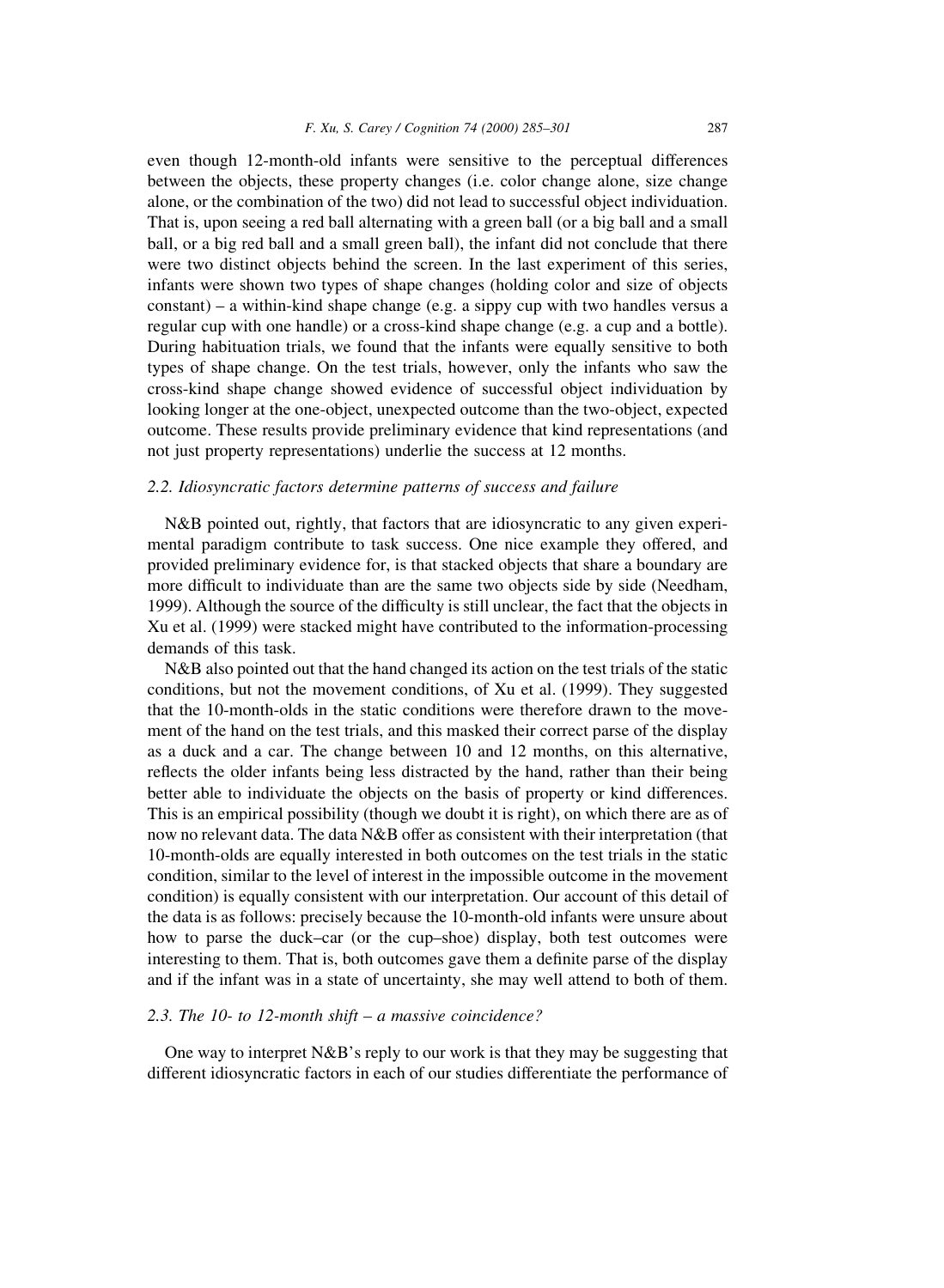the 10-month-olds from that of the 12-month-olds. This is, of course, always an empirical possibility, and underlies our search for further convergent evidence with different methodologies (see Section 3.2 below). However, we note that there is abundant evidence in the literature for failures of young infants to draw on property/ featural information for object individuation, in sharp contrast to successes at using spatiotemporal evidence under nearly identical experimental circumstances, using both looking time and simple reaching measures (Johnson & Aslin, 1996; Jusczyk, Johnson, Spelke & Kennedy, 1999; Kellman & Spelke, 1983; Kellman, Spelke & Short, 1986; Kellman, Gleitman & Spelke, 1987; Simon, Hespos & Rochat, 1995; Spelke, 1990; Spelke, Breinlinger, Jacobson & Phillips, 1993; Spelke, Kestenbaum, Simons & Wein, 1995; Streri & Spelke, 1988; von Hofsten & Spelke, 1985; see also, studies with infants using food items which provide convergent evidence, Spelke, pers. commun.). We note that in many of these studies the objects are side by side rather than stacked, and when stacked the hand touches the top object both during habituation and test. Given the systematicity of this pattern of findings, from other laboratories as well as our own, we very much doubt the 'massive coincidence' account of our data.

## 3. A major component of N&B's account: information-processing demands

Less idiosyncratically, N&B pointed out, again rightly, that the informationprocessing demands of our tasks are greater than theirs. In particular, they draw attention to three aspects of the tasks with consequences for information processing: object complexity, the distinction between event-monitoring and event-mapping, and the difference between single trajectory versus multiple emergences. We admire and applaud the very elegant experiments by Wilcox and Baillargeon demonstrating the influence of these factors on task success. It is important, however, to probe deeper into the reasons for these effects. We begin by questioning whether the success in the narrow-screen experiments reflects the infants' use of property information for object individuation.

## 3.1. A reinterpretation of the narrow-screen/wide-screen results

The narrow-screen studies of Wilcox and Baillargeon (1998a,b) (henceforth W&B) were designed to test the hypothesis that infants would succeed earlier in an event monitoring paradigm than in the traditional event-mapping paradigms. In these studies, infants watched a blue ball and a red box emerge, one at a time, from opposite sides of a screen. In each cycle, both objects were out of view, behind the screen, for a short period of time. W&B contrasted two conditions. In the widescreen condition, the occluding screen was 30 cm wide, wide enough for both objects to simultaneously fit behind, since the sum of the widths of the ball and the box was 22 cm. In the narrow-screen condition, however, the screen was only 21 cm wide, too narrow for both objects to fit behind. W&B found that infants as young as 4.5 months of age looked longer at the narrow-screen event than the wide-screen event. By the logic of violation of expectancy looking time measures (a logic we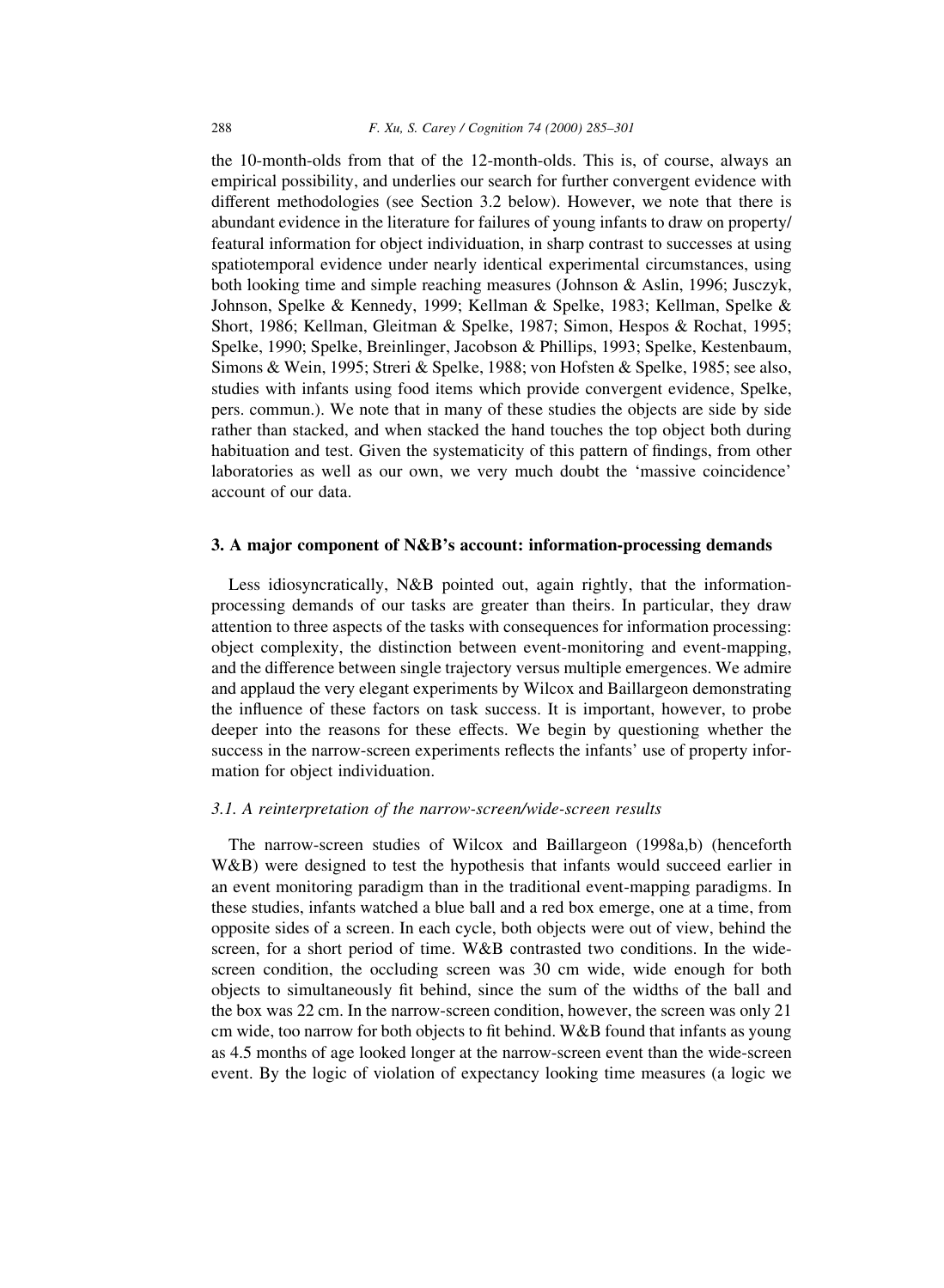accept), infants apparently found the narrow-screen event anomalous, relative to the wide-screen event. W&B interpreted the infants' behavior as follows: in the narrowscreen event, the infants must have used the property (or kind) differences between the box and the ball to infer two distinct objects and realized that the two objects could not fit behind the screen simultaneously. Furthermore, Wilcox (1999) found a progression in the ages at which infants succeed with different types of property changes (4.5 months, size and shape; 7.5 months, pattern; 11.5 months, color).

These are very creative and interesting studies. However, there is another possible interpretation of the results. The narrow/wide-screen events are very similar to a phenomenon studied in mid-level vision: the tunnel effect (e.g. Burke, 1952). The basic paradigm is to show adults an object going behind a screen, or into a tunnel, followed by another object emerging out the other side. Under some circumstances (related to the speed of the trajectory, the relative sizes of the objects and the occluder, the shape of the inferred path, etc.), the object is perceived as persisting behind the occluder. This phenomenon is called 'amodal completion'. It is 'amodal' because we do not see the object behind the occluder (unlike apparent motion, which is `modal completion', because we see the object's apparent motion). Nonetheless, in amodal completion, our visual system takes into account the various spatiotemporal parameters and yields a representation of a single object persisting through occlusion. Interestingly, as in apparent motion, the features of the objects play a minimal role in the tunnel effect. If we see a red ball going behind an occluder and a blue box emerging from the other side, we perceive it as the same object that has changed properties. Perhaps the conditions of the narrow-screen event are those that support amodal completion, such that the infant represents it as a single object persisting through occlusion, and finds the change of properties anomalous.

W&B's interpretation of the narrow-screen studies requires that infants compare the sum of widths of two objects never seen together (22 cm) with a screen that is only 1 cm too narrow. To establish whether the narrow-screen events provide a salient violation for adults and to explore the nature of the anomaly when detected, Carey and Bassin (1998) assessed adults' spontaneous perception of the events upon seeing them (without any verbal prompting, a situation identical to what the infant experienced). Half of the adults were shown the event with a very narrow screen of 15 cm, and half with the 21 cm narrow screen used in W&B's experiments. Virtually all of the participants in the 15 cm event spontaneously noted that something was anomalous, whereas over 60% of those in the 21 cm event described the event as if there were nothing unusual (e.g. `A blue ball goes behind the green screen, followed by a red box coming out, and vice-versa'). More importantly, all of the participants, when they noticed the anomaly, whether in the 15 cm or the 21 cm version, described it as follows: 'It went in a ball and it came out a box'. That is, they described the event as a single object magically changing properties (as described in the tunnel effect literature), rather than of two objects that could not fit behind the screen.

Why do adults not spontaneously notice the anomaly in the 21 cm event? We, like W&B, had adults explicitly judge whether both objects could fit behind the screen. We showed adults these events, using screen widths of 15, 18, 21, 24, and 27 cm, and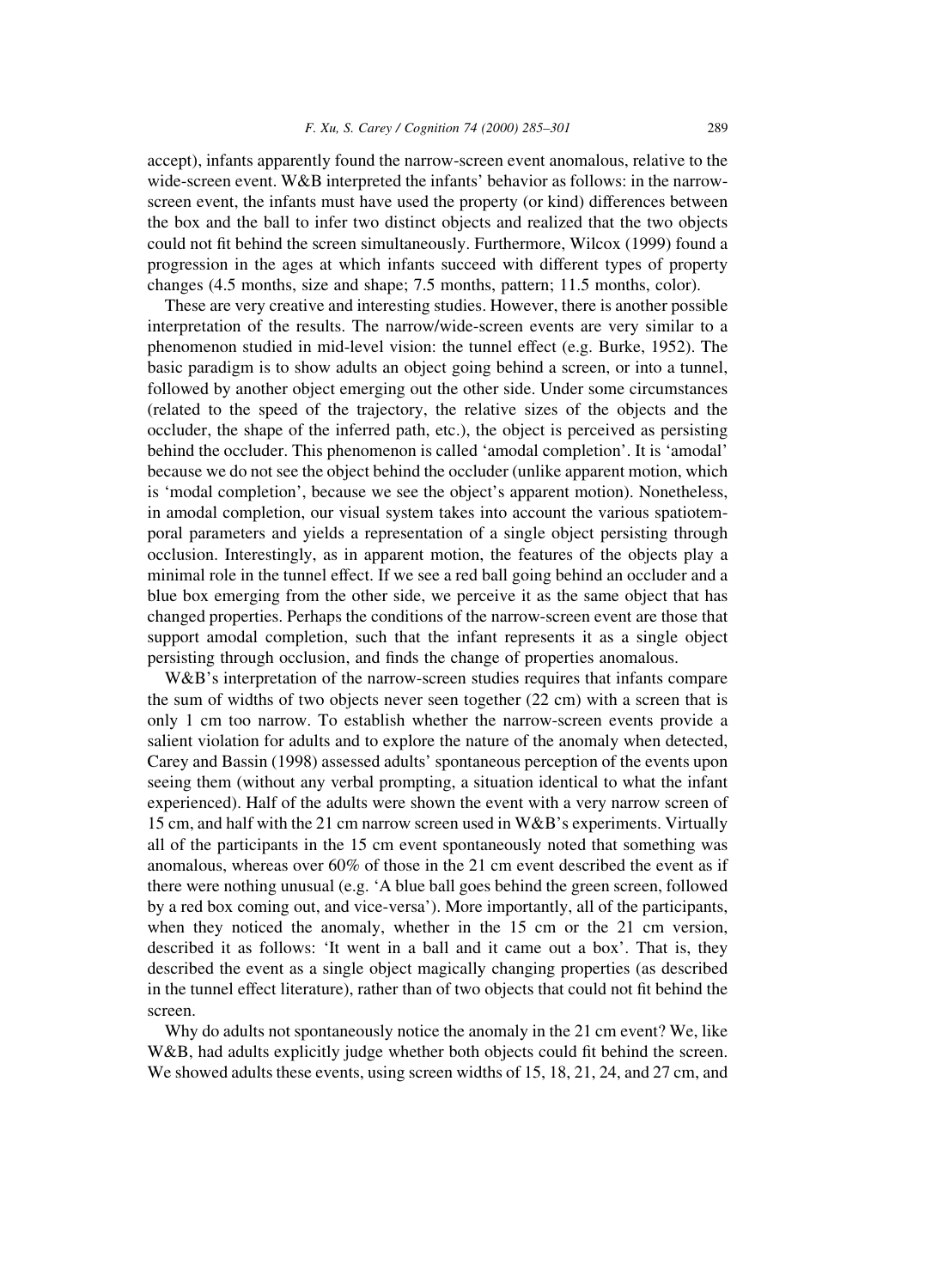asked them to rate, on a five-point scale, how sure they were that both objects could fit, without some magic trick. One part of the results fit nicely with those obtained in W&B's rating data. For screens of 15 and 18 cm, adults were certain that the objects could not fit, and for a screen of  $27 \text{ cm}$ , adults were certain that the objects could fit (close to the 25.5 cm estimate from W&B). However, for the 21 cm screen (the width of the narrow screen used in  $W\&B$ ), adults were not sure (mean rating 2.6), and for the 24 cm screen, they were only fairly sure (mean rating 4.1) that both could  $fit$ 

Notice that the tunnel effect alternative interpretation assumes that infants, like adults, used the relative size of the objects and the occluder to establish a representation of a single object persisting behind the screen, and that infants, like adults, found the property changes interesting or anomalous. On this interpretation, the developmental changes reported in Wilcox (1999) concern which property changes of a single object infants find anomalous or interesting (first size and shape, then surface pattern, then color). These data give further support to speculations in the literature that the object representations of young infants are closely related to those studied in experiments on object tracking and object files in adults (Leslie, Xu, Tremoulet & Scholl, 1998; Scholl & Leslie, 1999; Scholl & Pylyshyn, 1999; Xu, 1999). On the tunnel effect alternative, the infant did not use the property differences to infer two objects and judge that both objects could not fit behind the screen, contrary to Wilcox and Baillargeon (1998a,b) and Wilcox (1999).

Although we do not think that W&B (1998a) and Wilcox (1999)'s narrow-screen experiments show that infants use property differences to establish representations of two numerically distinct objects, we acknowledge that other studies reviewed by N&B have provided better evidence (e.g. the single trajectory event-mapping experiment, and Needham's box/cylinder experiment). Thus, the conflicting results remain. The lesson we draw from our discussion of the narrow-screen results is simply that in order to study the bases upon which infants individuate objects, we must have tasks which ask the infants more directly whether or not they have established representations of two numerically distinct objects. Event-mapping (as opposed to event-monitoring) looking time studies do so, because infants are shown outcomes of one or two objects directly on the test trials. Recent studies by Van de Walle, Carey and Prevor (1999) have developed a new manual search paradigm to address this question with a different dependent measure.

## $3.2.$  More convergent evidence  $-$  a new manual search paradigm

Consider the following task. You are shown a box into which you cannot see. You see one object (say, a toy duck) removed from and replaced in the box, and then another object (say, a toy telephone) is removed from and replaced into the box. You are then given the box  $-$  how many objects do you try to retrieve from the box? Patterns of manual search would provide direct evidence concerning object individuation. Did the infant use the differences between the duck and the telephone to form a mental model of two distinct objects in the box? What if the infant is given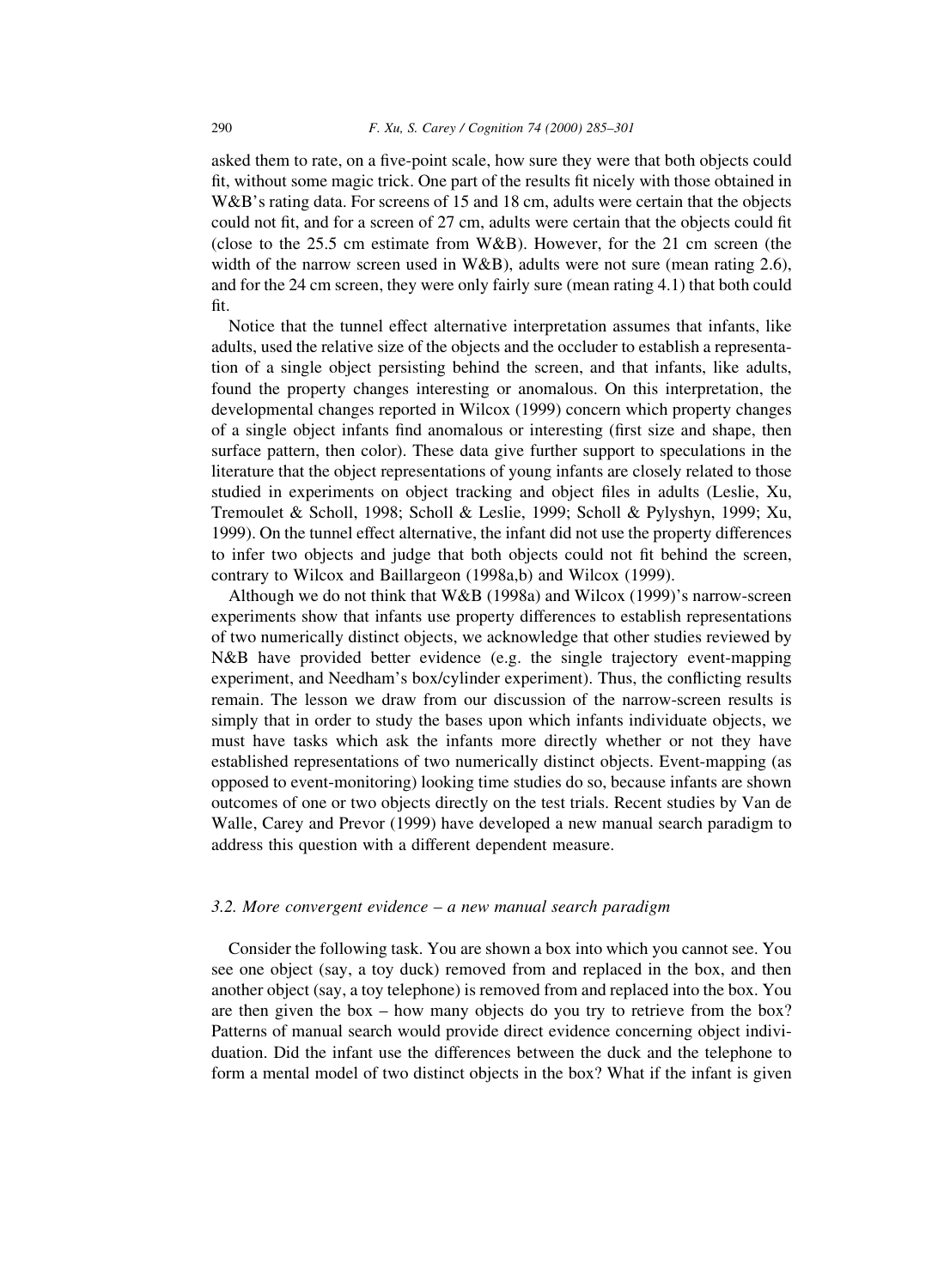spatiotemporal evidence in the initial presentation  $-$  the toy duck and the toy telephone are shown simultaneously, before being returned into the box?

Besides the fact that such a task provides direct evidence concerning infants' representation of number, we had another reason for developing the manual search paradigm. N&B argued that increasing information-processing demands was responsible for the later success in our studies. One consequence of this analysis is that further increasing the information-processing demands of the tasks, relative to our earlier studies, should push the age of success to even later than 12 months.

The manual search paradigm presents infants with a much more difficult task than any experiments to date that investigate the development infants' ability to individuate objects. At no time during the test period are infants presented with any visible information to indicate how many objects are in the box. Unlike previous looking time studies, infants cannot compare a test outcome with a stored image of the objects, or a stored representation of the familiarization event. Rather, infants must create a representation of the first object, hold it in mind to compare it to a second object, then decide whether one or two objects are in the box. They must then continue to hold the representation in mind for a substantial period of time (about 20 s under some circumstances) to guide manual search. This task is substantially more difficult even than the 'event-mapping' tasks used by Xu and Carey (1996), where infants are required to map a fully visible test display onto a representation of a previously seen occlusion event. It also makes substantially more demands on shortterm memory than the object segregation tasks. Further, this task requires more robust representations of the objects to support a manual search rather than a looking response, requires means-ends planning (e.g. Baillargeon, Graber, DeVos & Black, 1990) and requires prospective control of action (e.g. Bertenthal, 1996).

Van de Walle et al. (1999) contrasted a spatiotemporal condition (in which, on two object trials, infants saw both objects at the same time) with a kind/property alone condition (in which, on two object trials, they saw the two objects one at a time). The dependent measures (number of repeated reaches into the box and search time) reflected the persistence of searching for a second object (which had been surreptitiously removed) on two-object trials. Ten-month-old infants succeeded when given spatiotemporal evidence, but failed to differentiate the one- and twoobject trials when given kind/property evidence alone. Twelve-month-old infants succeeded in both conditions. Thus, in an experimental paradigm that provided a more direct measure of object individuation, and made information-processing demands far greater than any previous study to date, the developmental pattern observed in Xu and Carey (1996) and Xu et al. (1999) was again observed.

Three series of studies with a wide range of information-processing demands have provided converging evidence for a shift between 10 and 12 months on the bases for successful object individuation. In addition, the series of studies described in Section 2.1 also speak of the issue whether different information-processing demands of the tasks are the major source of variance in the likelihood of success. At 12 months, infants are clearly able to process complex objects and complicated experimental procedures (as shown in the three sets of studies described above). However, in these property experiments they failed at a task with simpler objects (e.g. a red ball and a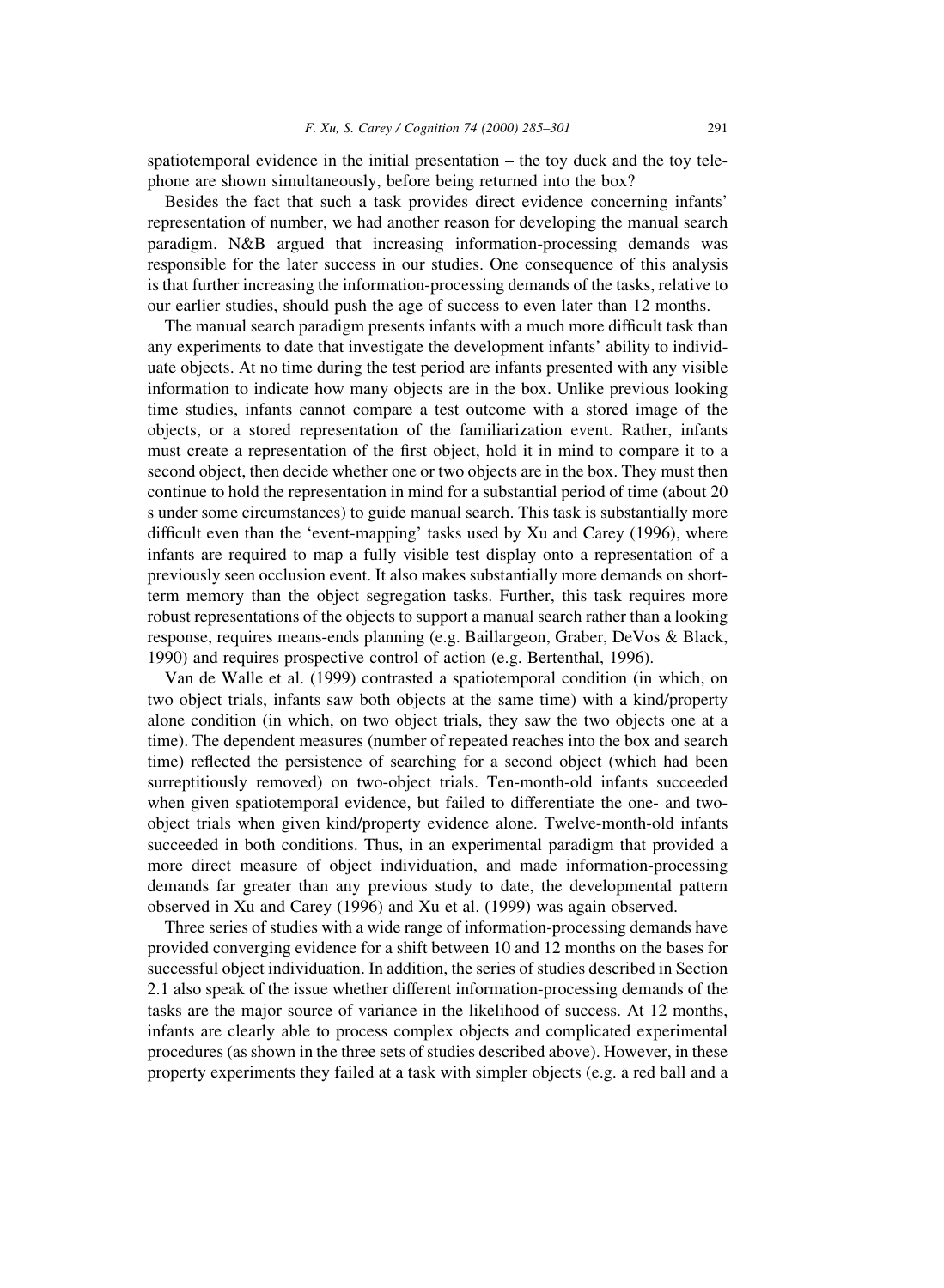green ball). Taken together with the manual search studies, we have shown that at 12 months, infants succeeded at a task that had an increase in information-processing demands compared to Xu and Carey (1996) and failed at a task which had reduced the information-processing demands by using simpler objects. These studies provide further evidence that changes in the infant's information-processing capacity are not the only source of development.

## 4. Resolving the conflicts in the literature: a working hypothesis

Four series of experiments (Van de Walle et al., 1999; Xu & Carey, 1996; Xu et al., 1997, 1999) provide converging evidence for a pattern of development across a range of information-processing demands and across looking and manual search paradigms. The data from these studies suggest the presence of some developmental change that is orthogonal to the development of general memory capacity, information-processing capacity, or executive function skills. Our working hypothesis is that kind concepts (or specific sortals, for discussion see Macnamara, 1986; Xu, 1997, 1999; Xu & Carey, 1996) are acquired as infants approach their first birthday, and that the greater information-processing demands (along relevant dimensions, to be specified below) of our tasks require the infants to draw upon kind representations.

# 4.1. Object individuation and the distinction between property and kind representations

We begin with an analysis of object individuation in adults and the importance of distinguishing property and kind representations. Our efforts are guided by the observation that for adults, individuation occurs at multiple levels of the cognitive architecture. Three are particularly relevant to the present discussion: (1) individuation within clearly perceptual processes such as figure/ground segregation (e.g. Marr, 1982; Rock, 1975; Wallach, 1949); (2) tracking of individuals by the attentional systems that establish and maintain object files (e.g. Kahneman, Treisman  $\&$ Gibbs, 1992; Scholl & Pylyshyn, 1999; Trick & Pylyshyn, 1994); and (3) individuation in terms of specific sortals such as  $\log$  or car at the conceptual level (e.g. Hirsch, 1982; Macnamara, 1986; Wiggins, 1980; Xu & Carey, 1996).

Undoubtedly, multiple sources of information are drawn upon by each of the three individuation processes identified above. The process of figure/ground segregation employs both featural information (gestalt properties such as similarity and symmetry) as well as spatiotemporal information (e.g. binocular depth cues that specify one surface as in front of another; Peterson, 1994 and references cited therein). Furthermore, recent work by Peterson and colleagues (see Peterson, 1994, for a review) shows that information about familiar shape (`experiential knowledge', see Section 4.3 below) enters into figure/ground computation at the earliest stage of processing, in parallel with featural and spatiotemporal information. The attentional mechanism of object tracking primarily uses spatiotemporal information to establish and track object files; featural/property information plays a decidedly secondary role. Leslie et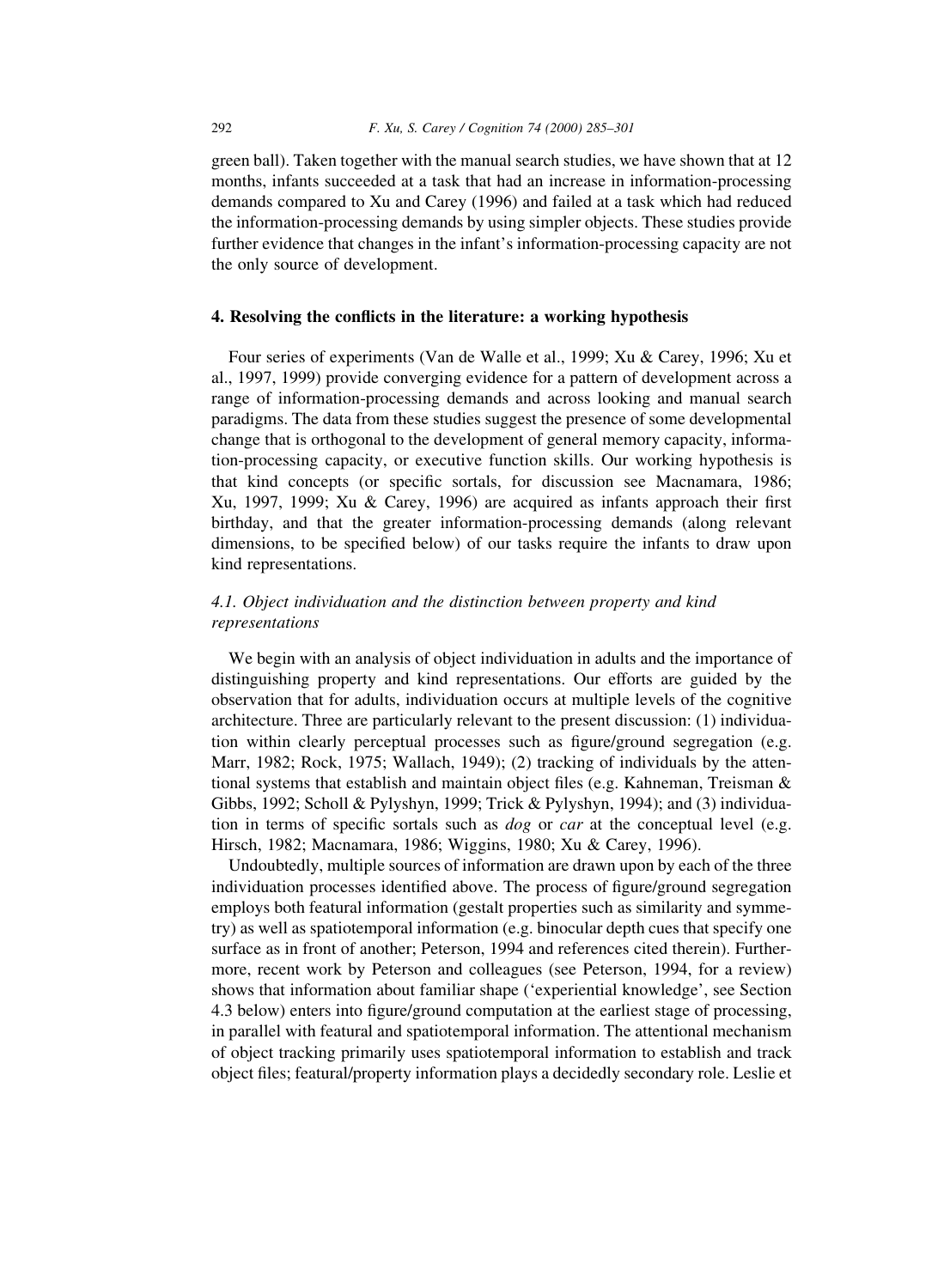al. (1998) and Scholl and Pylyshyn (1999) have argued that this mechanism underlies a body of results on object individuation and numerical competence in infancy (an insight we drew upon in our discussion of the narrow-screen studies above). Lastly, at the conceptual level, processes of object individuation and identity tracing predominately draw upon categorizing an entity as a member of a kind. Kind concepts provide criteria for individuation and identity (e.g. a cat sitting on the window-sill today and the mug sitting on the same window-sill tomorrow are two distinct objects); property/featural information, on its own, does not. Property changes are indicative of identity change only relative to kind membership, e.g. dogs can change size such that a puppy seen a month ago may be the same dog as the grown canine seen today, but cups can not. Even spatiotemporal continuity is sometimes overridden by kind considerations. For example, we judge that people cease to exist when they die, in spite of the spatiotemporal continuity of their bodies, and hundreds of encounters with two adjacent objects on our desks, say an ink bottle on top of a book, do not lead us to `melt' the two objects into one.

This analysis requires that we distinguish between conceptual categories (kinds) and perceptual categories determined by properties (round entities, red entities, entities of a certain shape...). As Wiggins (1980) and Mandler (1999) draw the distinction, kinds provide the natural answers to `What is it?' whereas properties do not (compare `It is a dog' with `It is furry'). Kind concepts are stable, long-term representations that capture information about causally correlated features of objects. Consequently, they support inductions that are not based on perceptible object properties. Yet another important aspect of kind representations for present purposes is that they are symbols for categories and individuals. Such symbols can be directly placed into short-term memory (as opposed to features within object files) and participate in propositional representations. The format of these symbols may be mentally represented lexical items, abstract symbols in the language of thought (Fodor, 1981), or perhaps interpreted images (see, for example, Sternberg, 1975).

Armed with this conceptual analysis, we suggest that kind representations are required for object individuation under many circumstances, including when featural information is ambiguous, when spatiotemporal information is strong and needs to be overridden, and when the short-term memory demands of the task are high. As we will see, infants' successes in experiments by Baillargeon, Needham, and Wilcox, and their failures in our tasks all show that spatiotemporal information dominates other sources of information, which suggests that the object-tracking system, not kind representations, underlies object individuation for most of the first year of life.

#### 4.2. How our working hypothesis helps resolve the conflicts in the literature

The question raised in the literature can be stated as follows. N&B reviewed studies showing that infants as young as 4 months of age sometimes use property information, including experientially derived shape representations, for object indi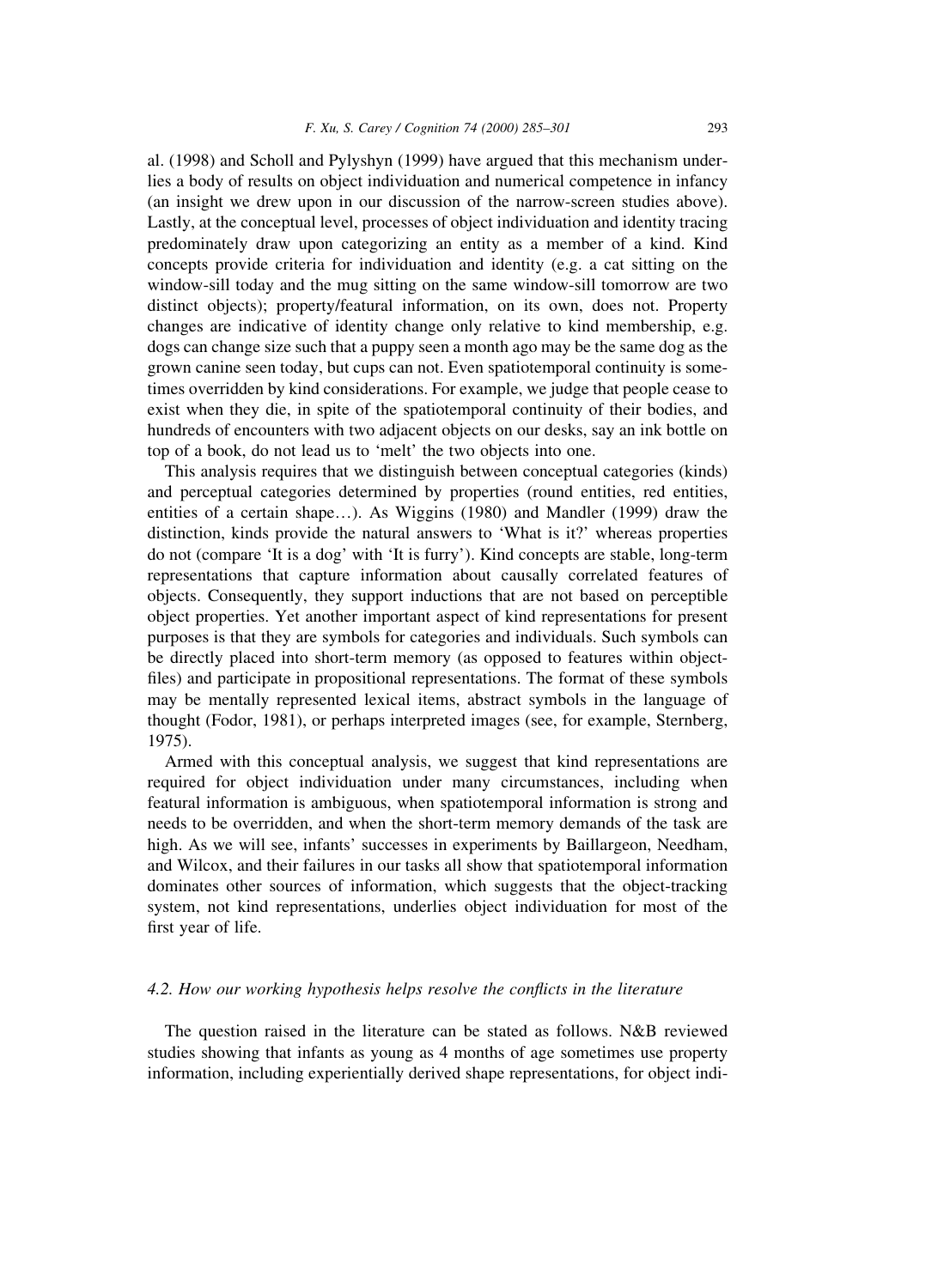viduation. Why did 10-month-old infants (and even 12-month-olds in Xu et al., 1997) fail at object individuation on the basis of property differences?

We suggest that our tasks provide more ambiguous featural evidence than those reviewed by N&B, provide stronger spatiotemporal evidence than those reviewed by N&B, and make stronger demands on short-term memory than those reviewed by N&B. Under these circumstances, kind representations are required for adult performance in these tasks because kind representations can disambiguate featural evidence, override stronger spatiotemporal evidence, and they are symbols that can be directly placed in short-term memory.

Consider the differences between Xu et al. (1999) and Needham (1998) as an example. First, Xu et al.'s task provided stronger spatiotemporal evidence for one object. Ten-month-old infants were fully habituated to the static display of a duck perched on top of a car (or the cup on the shoe), which may have given the infant spatiotemporal evidence that there was one object. In Needham's object segregation studies, in contrast, the objects are seen static, side by side, only for a few seconds before one is grasped and moved. Second, Xu et al.'s displays were highly ambiguous regarding a purely perceptual parse, whereas the featural information in the box/cylinder displays was unambiguous. The color, texture, and shape differences in the box/cylinder displays all supported the same parse. The duck and the car (and the cup and the shoe), in contrast, were multi-parted and multi-colored. The bottom surface of the duck overlaps completely with the top of the car, the clearest discontinuity in terms of contour occurs between the head of the duck and the rest of the display, and the bill of the duck and the wheels of the car are all reasonably good candidates for objects on purely featural grounds. Therefore, this display poses a difficult problem: the spatiotemporal evidence for one object is strong and the featural information in support of the correct parse is weak. Under such circumstances, the infant must draw upon kind representations to succeed at this task.

This analysis provides an account of why complexity matters in these studies. Complexity (defined in terms of multiplicity of parts and features) makes featural information increasingly ambiguous. Also, some 'complexity' effects may not actually reflect complexity at all. Needham and Baillargeon (1998) showed that 8month-olds succeeded in parsing the box and the straight hose into two objects when they could see the connection between the two, but failed when the hose was curved and they could not see the connection, and called this an effect of complexity. Perhaps one role of mutually supporting featural information is to focus the infant on the connecting surface of the two segments, making it more likely that they will detect the boundary. On this analysis, the important variable is the visibility of the boundary, rather than the curved/straight contrast.

Next consider the studies in Xu and Carey (1996) and compare them with the simplified event-mapping studies by Wilcox and Baillargeon (1998a). W&B showed that single trajectory (i.e. if each object was shown only once and neither object reversed its trajectory) made the task easier, such that even 7.5-month-old infants succeeded in using the difference between a box and a ball to establish representations of two objects. This ability, however, is very fragile. Multiple emergences (either one object reverses its trajectory once, or if objects were shown multiple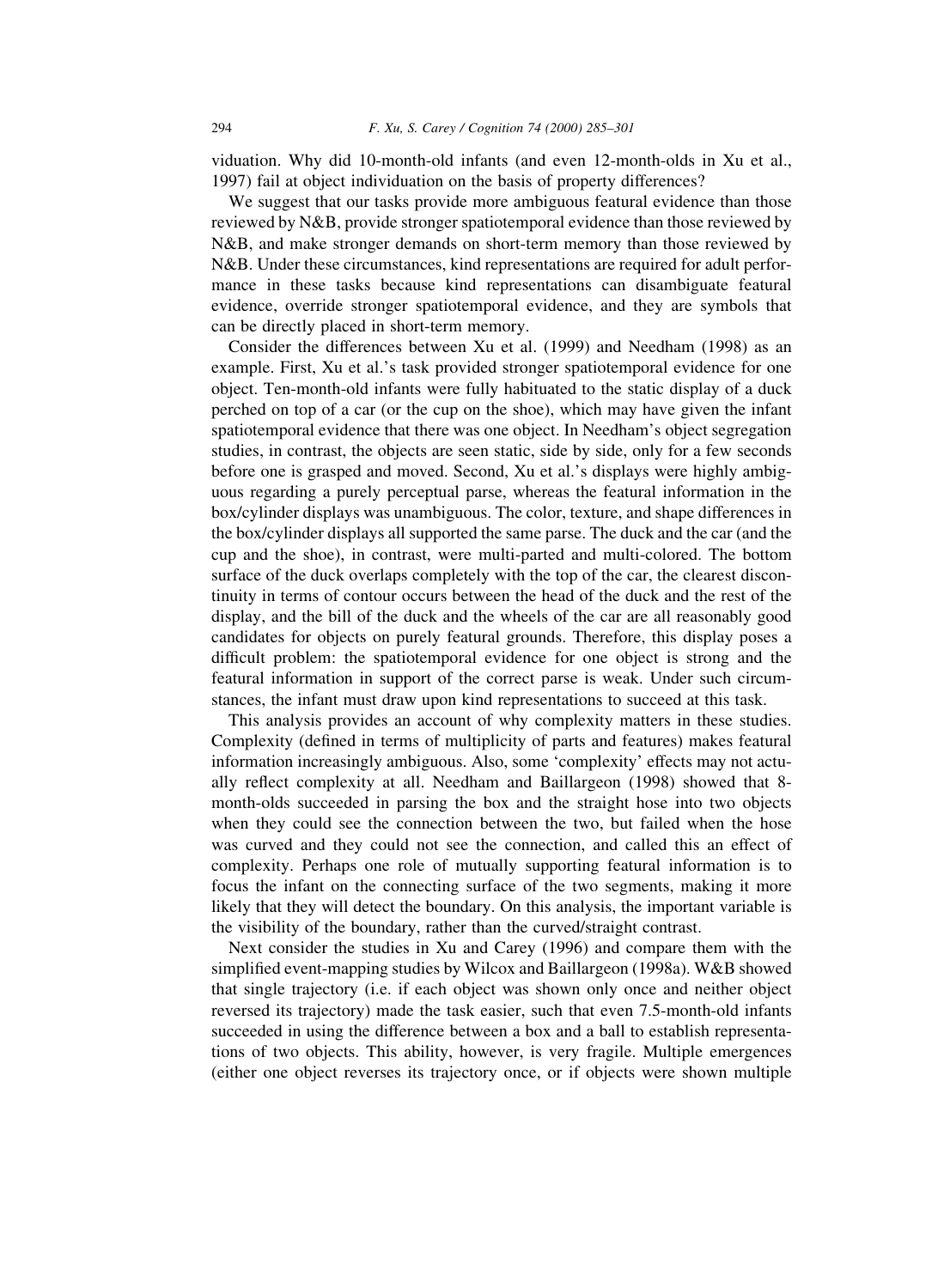times along a single trajectory with reversals, as in Xu  $&$  Carey, 1996) wiped out the success completely. Why should this be so? First, multiple emergences, back and forth on a single oscillating trajectory, may provide stronger spatiotemporal evidence for a single object, as in the tunnel effect or apparent motion literature. Kind representations may be needed to counteract such relatively strong spatiotemporal evidence for a single object. Second, multiple emergences place higher demands on short-term memory. Infants must keep track for each emergence, whether they have seen that object before. The availability of direct symbols for kinds, duck/car, would surely facilitate this process.

The manual search studies by Van de Walle et al. (1999) are subject to the same analysis. Ten-month-old infants' search behavior suggested that they established a representation of a single object in the box when shown two featurally distinct objects (e.g. a duck and a car) one at a time. The fact that each of the objects was taken out from the same box (considered as one location) may have provided positive spatiotemporal evidence for a single object. And the short-term memory demands of this task are the greatest of all the studies reviewed by N&B.

Lastly, the property experiments by Xu et al. (1999b) provide corroborating evidence that it is indeed kind representations that help the infant to override spatiotemporal information at 12 months. That is, the successes at 12 months cannot be explained by simply appealing to stronger featural/property representations.

As suggested by N&B, kind representations help in these cases because they are `summary representations'. They allow the infants to encode the objects directly as a duck, a car, a cup, or a shoe, and hold such representations in short-term memory. These representations enable the infant to parse the displays according to kind membership and to override spatiotemporal evidence or ambiguous featural information.

## 4.3. On not identifying experiential knowledge with kind representations

N&B reported two studies showing that infants as young as 4.5 months draw upon experientially derived representations of shape in object individuation (Needham, 1999). They further suggested that these results militate against our hypothesis that kind concepts do not support object individuation until the end of the first year of life. In reply, we note that experientially derived representations of shape are not equivalent to representations of kind (Bloom & Markson, 1998; Gelman & Ebeling, 1999; Mandler, 1999; Soja, Carey & Spelke, 1991). Recent work by Peterson and her colleagues dramatically underscore this point, and is highly relevant in the present context. These studies show that experientially derived shape representations contribute to object individuation at very early stages of perceptual processing and that these representations are dissociable from those implicated in recognition of kind membership.

Peterson's work concerns the processes that establish figure/ground representations. Establishing a representation of figure is a paradigmatic individuation problem, for a single figure is seen as an individual with a defined shape in front of an undifferentiated background. As is well known, both featural information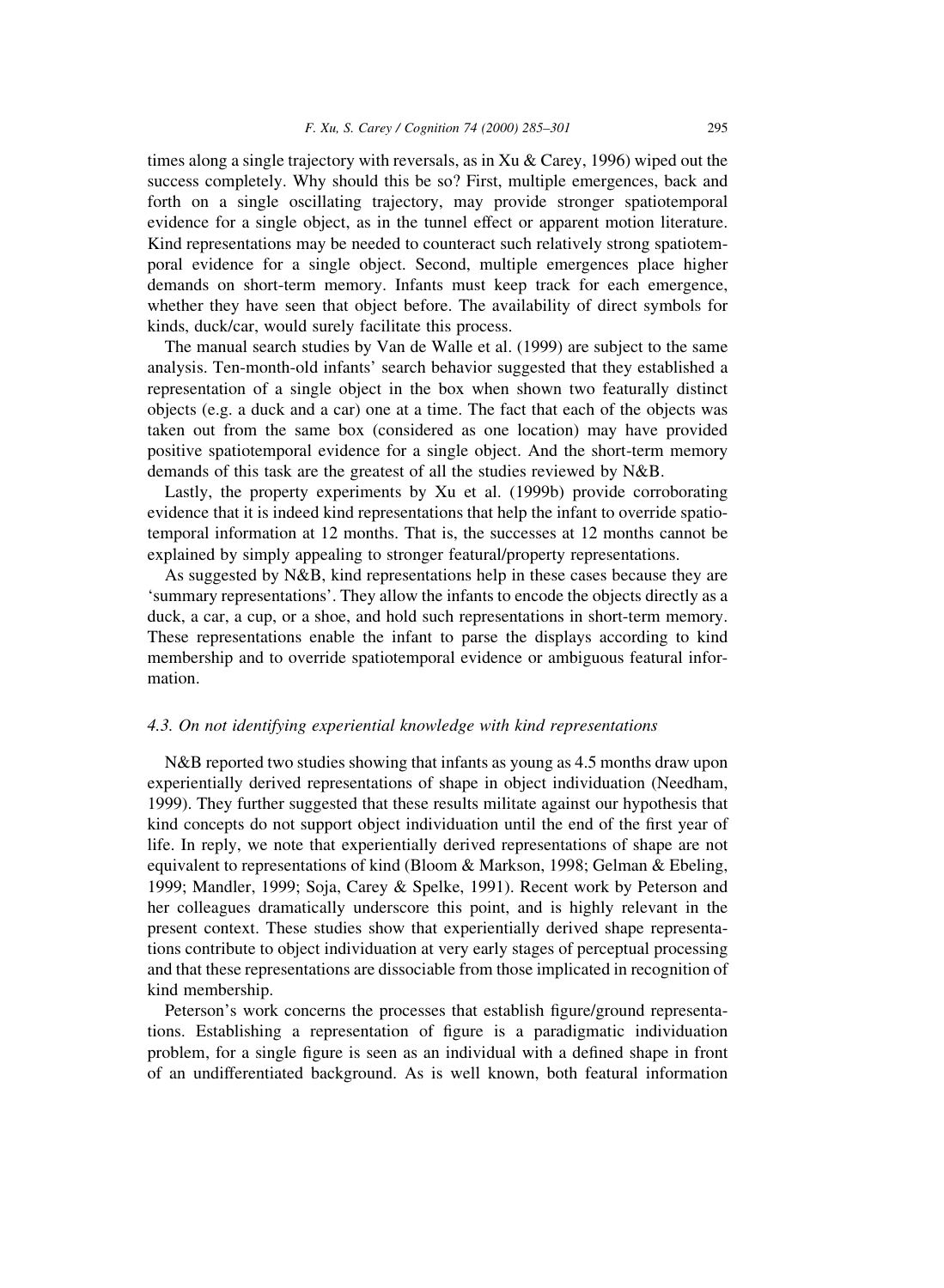(gestalt properties of arrays, such as similarity, symmetry, boundedness) and spatiotemporal information (e.g. binocular depth cues that specify one surface as in front of another), enter into the computations that resolve figure/ground ambiguity at the earliest stages of processing. What Peterson has shown is that `experiential' knowledge also enters into the computations, and does so at the earliest stages of processing. In a series of studies, she has compared figure/ground displays in which one of the surfaces is bounded by a meaningful shape (e.g. a face profile or a sea horse; see Fig. 1), and in which its complement is not. She often manipulates other cues to figure/ground segregation as well (e.g. symmetry, binocular depth cues). What she finds is that meaningfulness of shape (which can only have been derived from experience) enters, in parallel, with other factors at the very earliest stages of figure determination (e.g. within the first  $14 \text{ ms}$ ). That is, the meaningful shape is more often seen as figure than its complement, and this factor sometimes overrides other cues to figure such as symmetry or depth cues (e.g. Peterson & Gibson, 1993).

Most relevant to us here, Peterson et al. (1999) presented neuropsychological evidence that the experientially derived shape representations that enter into this process are not the kind representations that mediate object recognition. They presented a double dissociation between a visual agnosic patient with bilateral



Fig. 1. The figure/ground stimuli used in Peterson and Gibson (1993).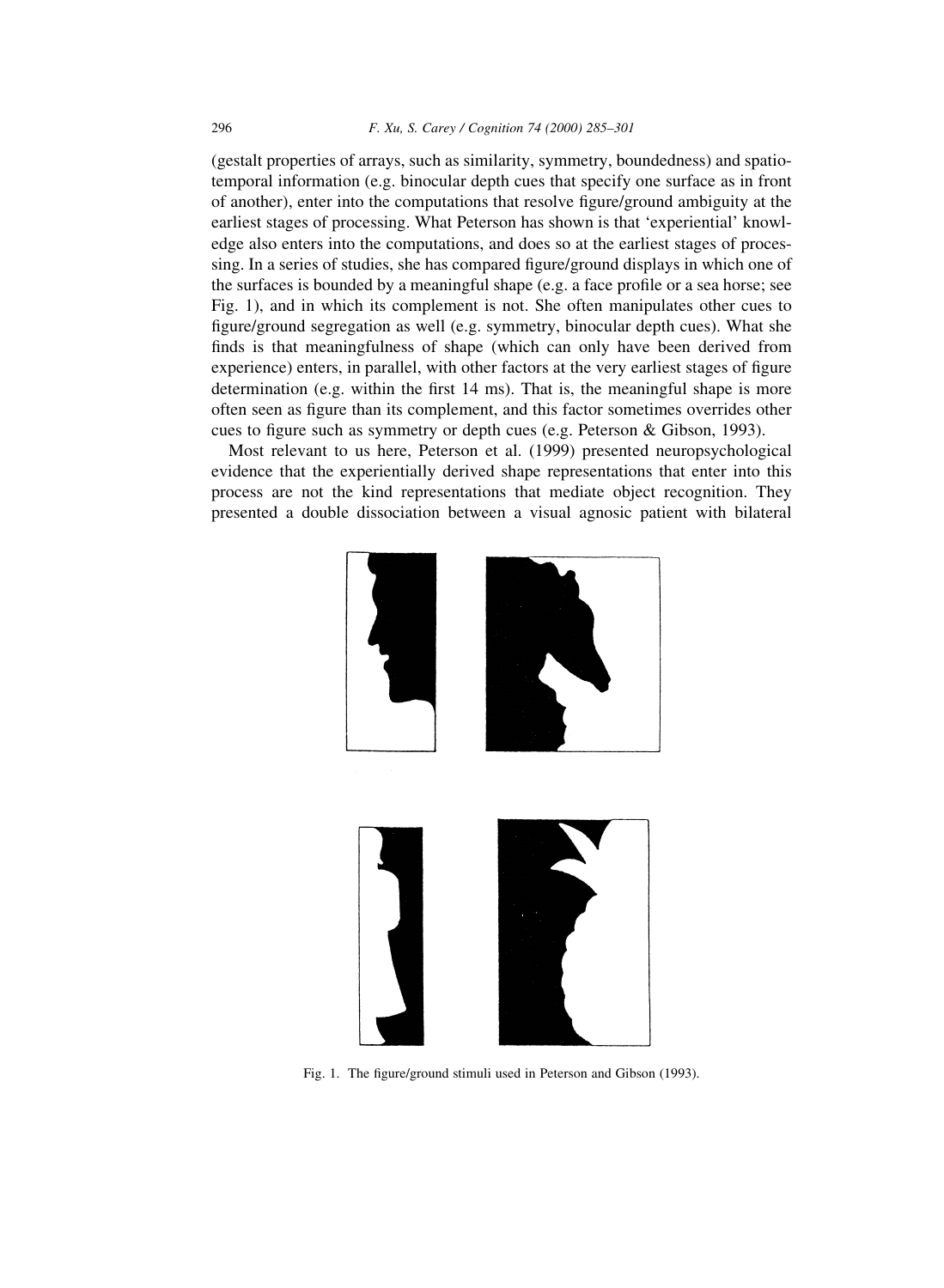temporal-occipital lobe lesions and a patient with bilateral occipital lesions who was impaired on a variety of sensory and perceptual capacities. Agnosic patients cannot recognize familiar objects; they cannot name them, say what they are for, describe them, or show any other evidence of having placed them with respect to a familiar kind. The agnosic patient nonetheless showed the effects of experientially derived shape on figure determination to an equal extent as normal participants in these studies. That is, she was more likely to see a sea horse as figure than an upside-down sea horse (inversion controls for all other cues to figure/ground segregation), even though she could not recognize the sea horse. The occipital patient showed no effect of experientially derived shape representations in figure/ground decisions, but, when he saw the meaningful shape as figure, he could recognize it as well as did normal participants in this experiment.

In sum, Peterson's research demonstrates that kind representations (those involved in placing a stimulus in a meaningful conceptual category) are not the only experientially derived shape representations that play a role in processes of individuation. Thus, Needham's elegant experiments demonstrating that very young infants bring experiential information to bear on object individuation do not necessarily show that these infants represent kind concepts. This is clearly an open question that awaits further research. Other relevant research, however, suggests that it is unlikely that the young infants in Needham's studies drew on kind representations. We will conclude our comments with a brief review of other relevant research consistent with our hypothesis that kind concepts are not acquired until the last few months of the first year.

## 5. Reasons to believe that kind representations emerge towards the end of the first year

Two other sources of data are consistent with the claim that kind representations emerge at the end of the first year of life: experiments concerning the role of labeling in object individuation and categorization, and experiments concerning the basis of inductive inference in infancy.

## 5.1. The role of labeling in categorization and object individuation

Xu and Carey (1996) found that 10-month-olds who knew the labels for the objects succeeded at individuating familiar objects on the basis of property or kind (the objects were a ball, a bottle, a book, and a cup). A new set of studies showed that labeling facilitates individuation in this paradigm. Xu (1998) tested 9 month-old infants using the Xu and Carey (1996) paradigm and gave the infants verbal labels for the objects. When the toy duck emerged from behind the screen, the experimenter said, in infant directed speech, `Look, (baby's name), a duck'. When the duck returned behind the screen and the ball emerged from the other side, the experimenter said, `Look, (baby's name), a ball'. On the test trials, infants were shown an expected outcome of two objects, a duck and a ball, or an unexpected outcome of just one object, a duck or a ball. Infants looked longer at the unexpected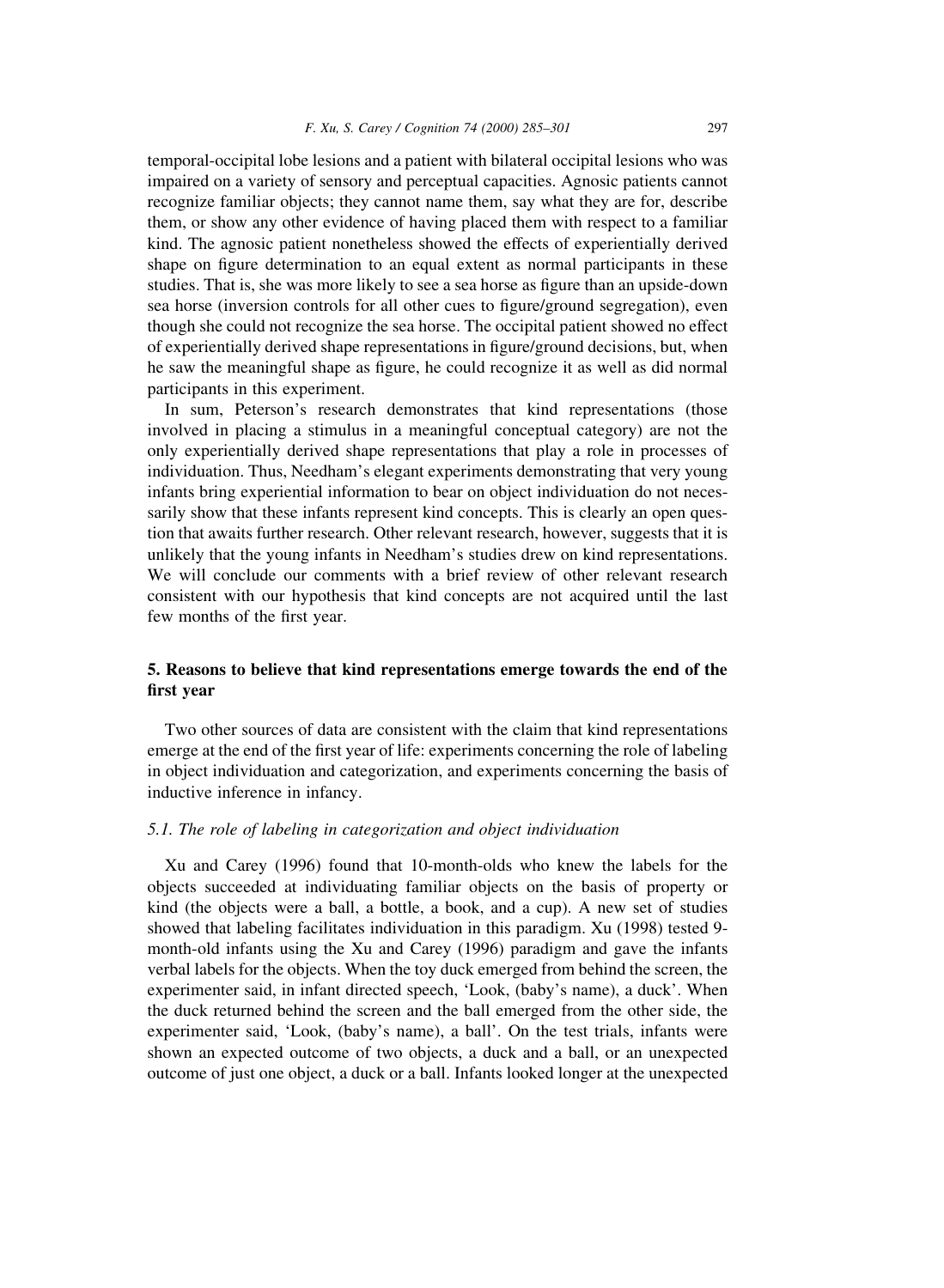outcome of a single object. In a control condition, infants heard `a toy' for both the duck and the ball, and their looking time pattern in the test trials was not different from their baseline preference. In a second study, two tones were used instead of two labels and infants again failed to look longer at the one-object outcome. Our interpretation of this finding is that contrasting labels provide signals to the infant that two kinds of objects are present, and that there must therefore be two numerically distinct objects behind the screen. The negative finding with tones suggests that perhaps language in the form of labeling plays a specific role in signaling object kinds for the infants. It is unclear whether labels are necessary for the formation of kind representations (cf. the experiments of Mandler and her colleagues cited below; we are agnostic as to the format of representation of symbols for kinds). We take these results as part of a general pattern of findings that infants expect labels to refer to kinds, and that kind membership has consequences for both individuation and categorization.

Studies by Waxman and her colleagues (Balaban & Waxman, 1996; Waxman & Markow, 1996) provided evidence that labeling facilitates categorization in 9- and 13-month-old infants. Furthermore, Waxman (1999) showed that by 13 months, infants distinguish between kind representations and property representations. Upon hearing a series of objects described by a count noun (`Look, it is a blicket'), they extract kind similarity (at both the basic and superordinate levels), whereas upon hearing an adjective (`Look, it is a blickish one'), they also extract property similarity (texture and color).

## 5.2. Inductive inference in infancy

In a series of elegant studies, Mandler and her colleagues have provided evidence that by  $9-11$  months of age, infants can form categories of objects that are not exclusively driven by perceptual similarity, but rather seem to be conceptual in nature (for a review see Mandler, 1999). For example, 11-month-old infants' categorization of animals, vehicles, kitchen utensils, plants, and furniture seems to be driven by global kind category membership rather than overall perceptual similarity (Mandler & McDonough, 1993, 1996). Indeed, infants this age even appear to be capable of making simple inductions on the basis of membership in the category animal or vehicle, one of the hallmarks of conceptual representations of object kinds (Mandler & McDonough, 1996). Infants generalize actions, such as keying a car to other vehicles, and putting a dog to bed to other animals, irrespective of perceptual similarity (see Mandler, 1999). Similarly, Baldwin, Markman and Melartin (1993) have demonstrated that the capacity to project a non-obvious functional property from one object to another of the same similarity emerges robustly between the ages of 9 and 12 months.

## 6. Conclusion

In this rejoinder, we have laid out some areas of agreement and disagreement with Needham and Baillargeon and sketched why we are not convinced by their argu-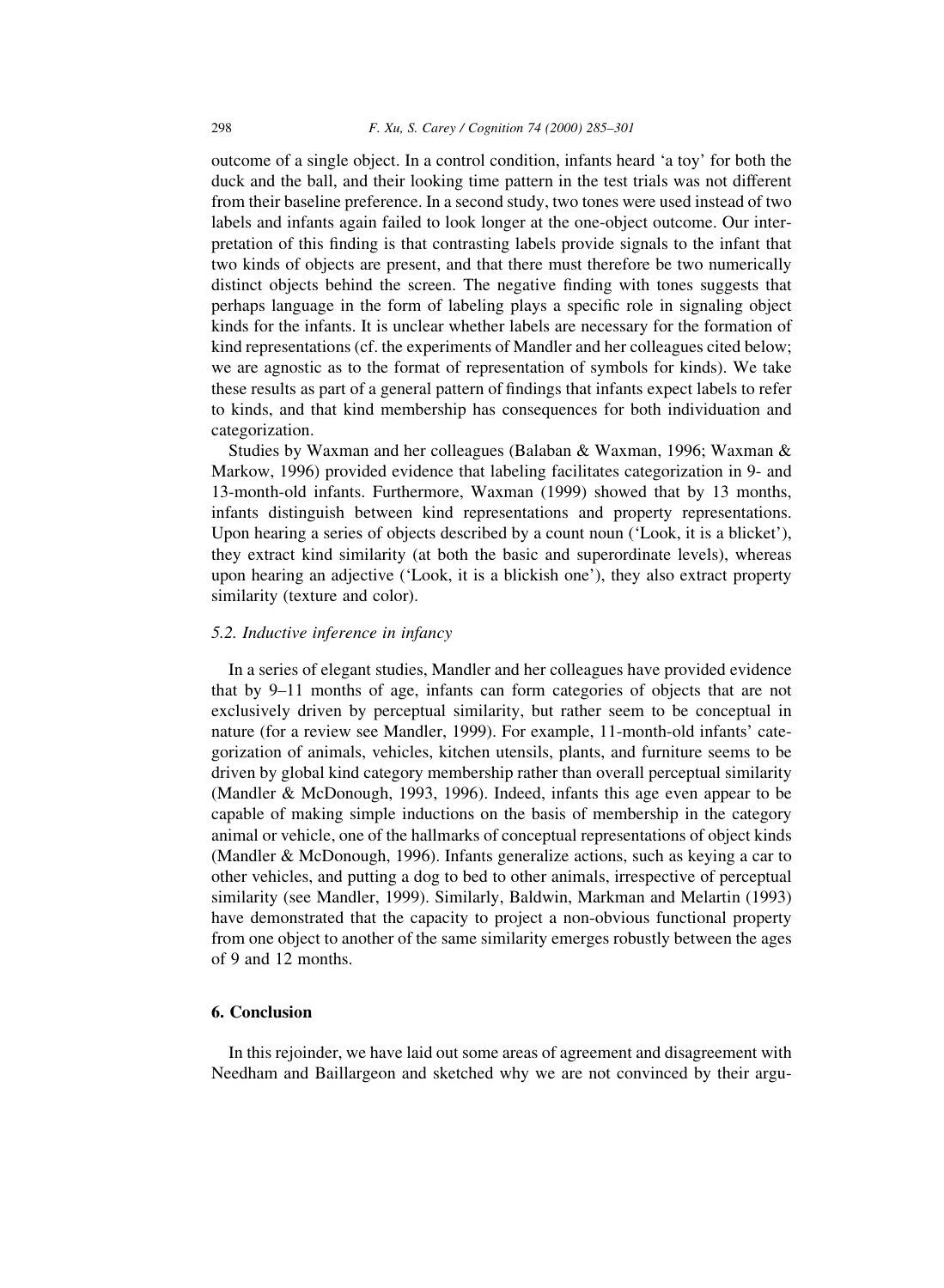ments. A full resolution of the conflicting data in the literature requires further conceptual and empirical work. Still, our working hypothesis that genuine kind representations emerge towards the end of the first year, and that younger infants fail just in case kind representations are required for adult performance on some tasks, does a reasonable job in accounting for all the data to date. We admire Needham, Wilcox, and Baillargeon's extremely elegant research programs and applaud their efforts to bring this debate to the attention of the cognitive science community at large. This has been a very fruitful exchange, and we look forward to more of them with Needham, Wilcox, and Baillargeon as well as with other researchers.

As we have argued above, object individuation occurs at different levels of processing. It is an extremely challenging task for cognitive scientists to draw the right architectural distinctions within adult information processing, making the task of charting the developmental course of distinct mechanisms all the more difficult. Although it is crucial to discover the various factors which influence infants' performance on different tasks, we need to go one step further. We need to be guided by studies on adults' cognitive architecture in order to locate the phenomena we have discovered, so we may specify where development occurs and how.

#### Acknowledgements

This research was supported by an NIH B/START grant (1R03 MH59040-01) to Fei Xu and an NSF grant (SBR-9514695) to Susan Carey. We thank Cristina Sorrentino, Elizabeth Spelke, and Gretchen Van de Walle for many helpful discussions and/or comments on an earlier draft of the paper. Mistakes remaining are, of course, entirely ours.

## References

- Baillargeon, R., Graber, M., DeVos, J., & Black, J. (1990). Why do young infants fail to search for hidden objects? Cognition, 36, 255-284.
- Balaban, M., & Waxman, S. (1996). Words may facilitate categorization in 9-month-old infants. Journal of Experimental Child Psychology, 64, 3-26.
- Baldwin, D. A., Markman, E. M., & Melartin, R. L. (1993). Infants' ability to draw inferences about nonobvious object properties: evidence from exploratory play. Child Development, 64, 711–728.
- Bertenthal, B. I. (1996). Origins and early development of perception, action, and representation. Annual Review of Psychology, 47, 431-459.
- Bloom, P., & Markson, L. (1998). Intention and analogy in children's naming of pictorial representations. Psychological Science, 9, 200-204.
- Burke, L. (1952). On the tunnel effect. Quarterly Journal of Experimental Psychology, 4, 121-138.
- Carey, S. & Bassin, S. (1998). The violation of expectancy method: when adults fail to see the trick. Poster presented at the International Conference for Infant Studies, Atlanta, GA.
- Fodor, J. A. (1981). The language of thought, Cambridge, MA: Harvard University Press.
- Gelman, S. A., & Ebeling, K. S. (1999). Shape and representational status in children's early naming. Cognition, 66, B35-B47.
- Hirsch, E. (1982). The concept of identity, New York: Oxford University Press.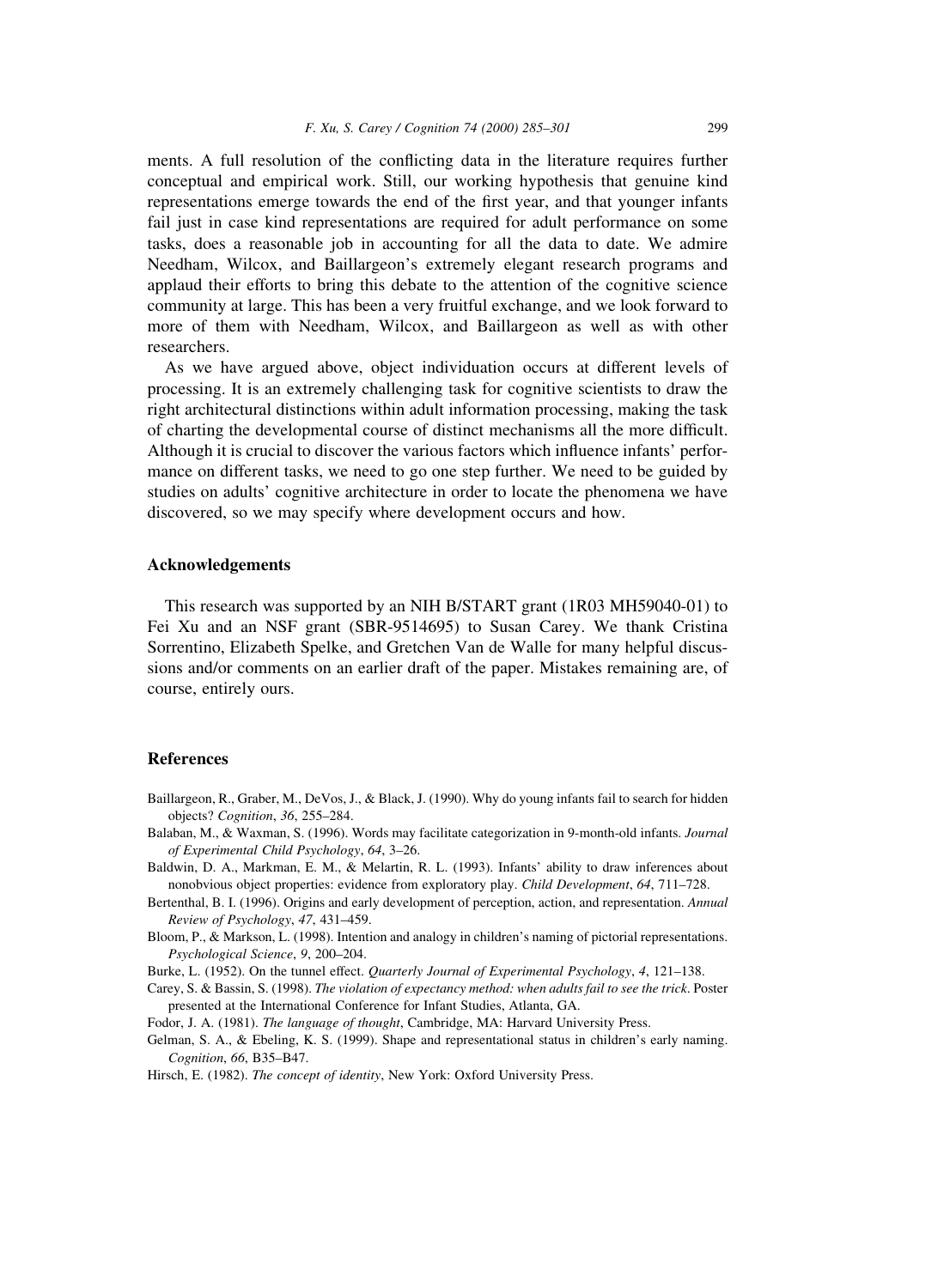- Johnson, S., & Aslin, R. (1996). Perception of object unity in young infants: the roles of motion, depth, and orientation. Cognitive Development, 11, 161-180.
- Jusczyk, P. W., Johnson, S. P., Spelke, E. S., & Kennedy, L. J. (1999). Synchronous change and perception of object unity: evidence from adults and infants. *Cognition*, 71, 257–288.
- Kahneman, D., Treisman, A., & Gibbs, B. J. (1992). The reviewing of object files: object-specific integration of information. Cognitive Psychology, 24, 174-219.
- Kellman, P. J., & Spelke, E. S. (1983). Perception of partly occluded objects in infancy. Cognitive Psychology, 15, 483-524.
- Kellman, P. J., Spelke, E. S., & Short, K. (1986). Infant perception of object unity from translatory motion in depth and vertical translation. Child Development, 57, 72-86.
- Kellman, P. J., Gleitman, H., & Spelke, E. S. (1987). Object and observer motion in the perception of objects by infants. Journal of Experimental Psychology: Human Perception and Performance, 13, 586±593.
- Leslie, A., Xu, F., Tremoulet, P., & Scholl, B. J. (1998). Indexing and the object concept: developing what and where systems. Trends in Cognitive Sciences,  $2(1)$ ,  $10-18$ .
- Macnamara, J. (1986). A border dispute: the place of logic in psychology, Cambridge, MA: MIT Press.
- Mandler, J. M. (1999). Perceptual and conceptual processes in infancy. Journal of Cognitive Development, in press.
- Mandler, J., & McDonough, L. (1993). Concept formation in infancy. Cognitive Development, 8, 291-318.
- Mandler, J. M., & McDonough, L. (1996). Drinking and driving don't mix: inductive generalization in infancy. Cognition, 59, 307-335.
- Marr, D. (1982). Vision, New York: Freedman.
- Needham, A. (1998). Infants' use of featural information in the segregation of stationary objects. Infant Behavior and Development, 21, 47-76.
- Needham, A. (1999). Infants' perception of a paintbrush and a keyring: use of categorical versus configural knowledge to segregate a display, manuscript in preparation.
- Needham, A., & Baillargeon, R. (1998). Object segregation in 8-month-old infants. Cognition, 62, 121-149.
- Needham, A., & Baillargeon, R. (1999). Infants' use of featural and experiential information in segregating and individuating objects: a reply to Xu, Carey & Welch (1999). Cognition, in press.
- Peterson, M. A. (1994). Object recognition processes can and do operate before figure-ground organization. Current Directions in Psychological Science,  $3$  (4), 105-111.
- Peterson, M. A., & Gibson, B. (1993). Shape recognition inputs to figure-ground organization in threedimensional displays. Cognitive Psychology, 25, 383-429.
- Peterson, M. A., de Gelder, B., Rapcsak, S. Z., Gerhardstein, P., & Bachoud-Levis, A. (1999). A double dissociation between conscious and unconscious object recognition processes revealed by figureground segregation. Vision Research, in press.
- Rock, I. (1975). An introduction to perception, New York: MacMillan.
- Scholl, B., & Leslie, A. (1999). Explaining the infant's object concept: beyond the perception/cognition dichotomy. In E. Lepore, & Z. Pylyshyn, What is cognitive science? Oxford: Blackwell in press.
- Scholl, B., & Pylyshyn, Z. (1999). Tracking multiple objects through occlusion: clues to visual objecthood. Cognitive Psychology, 38, 259-290.
- Simon, T. J., Hespos, S. J., & Rochat, P. (1995). Do infants understand simple arithmetic? A replication of Wynn (1992). Cognitive Development, 10, 253-270.
- Soja, N., Carey, S., & Spelke, E. S. (1991). Ontological categories guide young children's inductions of word meaning: object terms and substance terms. *Cognition*, 38, 179–211.
- Spelke, E. S. (1990). Principles of object perception. Cognitive Science, 14, 29-56.
- Spelke, E. S., Breinlinger, K., Jacobson, K., & Phillips, A. (1993). Gestalt relations and object perception: a developmental study. Perception, 22, 1483-1501.
- Spelke, E. S., Kestenbaum, R., Simons, D., & Wein, D. (1995). Spatiotemporal continuity, smoothness of motion and object identity in infancy. British Journal of Developmental Psychology, 13, 113-142.
- Sternberg, S. (1975). Memory scanning: new findings and current controversies. Quarterly Journal of Experimental Psychology, 27, 1-32.